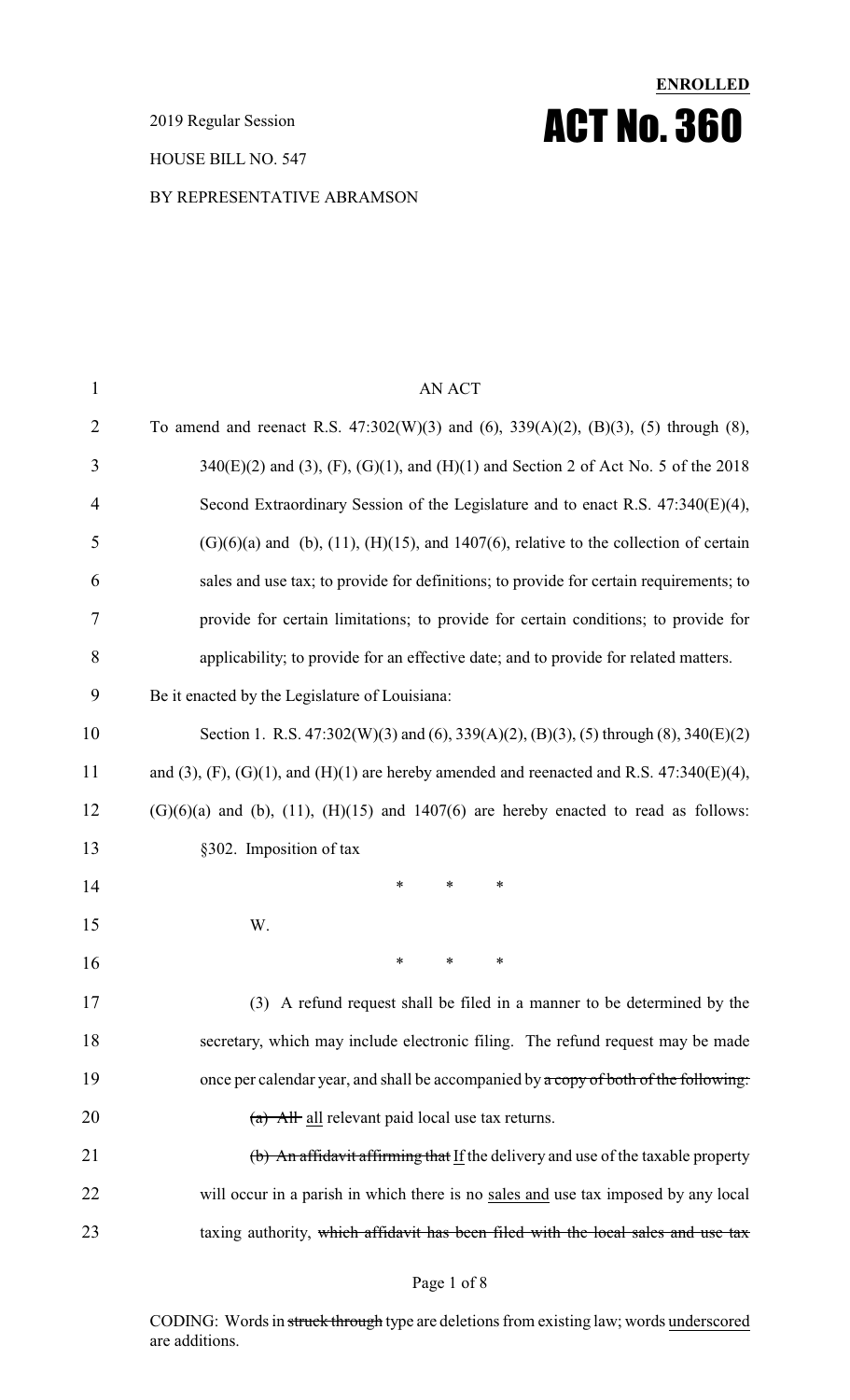| $\mathbf{1}$   | commission established under Paragraph $(K)(6)$ of this Section. an affidavit            |
|----------------|------------------------------------------------------------------------------------------|
| $\overline{2}$ | confirming such will be accepted in lieu of paid local use tax returns.                  |
| 3              | *<br>*<br>*                                                                              |
| 4              | (6) Until the establishment of the Louisiana Sales and Use Tax Commission                |
| 5              | for Remote Sellers pursuant to R.S. $47:339(A)(2)$ and $(B)(3)$ , Until the Louisiana    |
| 6              | Sales and Use Tax Commission for Remote Sellers enforces collection and                  |
| 7              | remittance of state and local sales and use tax based on the applicable state and local  |
| 8              | rates and bases, dealers as defined in R.S. 47:301(4)(m); shall specifically collect the |
| 9              | additional tax authorized by Subsection K of this Section and shall file all applicable  |
| 10             | sales and use tax returns. In consultation with the commission, the secretary of the     |
| 11             | Department of Revenue shall publish notification of the establishment date of the        |
| 12             | Louisiana Sales and Use Tax Commission for Remote Sellers in a policy statement          |
| 13             | as authorized by LAC 61:III.101. Notice of enforcement by the Louisiana Sales and        |
| 14             | Use Tax Commission for Remote Sellers shall be published in a policy statement as        |
| 15             | authorized by LAC 61:III.101 no later than thirty days prior to the effective date of    |
|                |                                                                                          |
| 16             | the enforcement.                                                                         |
| 17             |                                                                                          |
| 18             | §339. Louisiana Sales and Use Tax Commission for Remote Sellers                          |
| 19             | The Louisiana Sales and Use Tax Commission for Remote Sellers,<br>A.                     |
| 20             | hereinafter referred to as "commission", is created and established within the           |
| 21             | Department of Revenue for the administration and collection of the sales and use tax     |
| 22             | imposed by the state and political subdivisions with respect to remote sales. The        |
| 23             | commission shall:                                                                        |
| 24             | ∗<br>$\ast$<br>∗                                                                         |
| 25             | (2) Serve as the single entity in Louisiana to require remote sellers and their          |
| 26             | designated agents to collect from customers and remit to the commission, sales and       |
| 27             | use taxes on remote sales sourced to Louisiana on the uniform Louisiana state and        |
| 28             | local sales and use tax base established by Louisiana law with respect to any federal    |
| 29             | law as may be enacted by the United States Congress authorizing states to require        |

# Page 2 of 8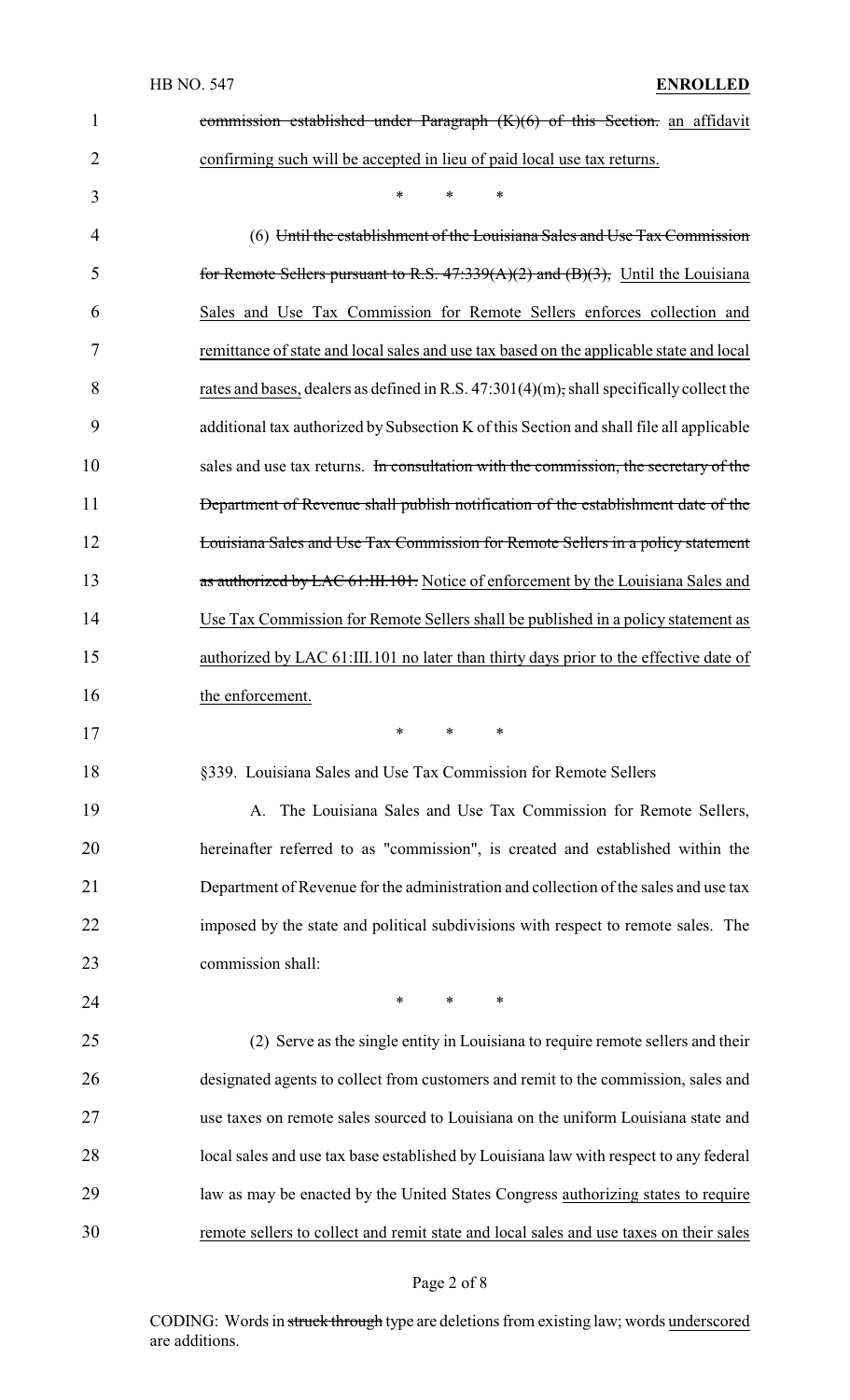| $\mathbf{1}$   | in each state or final ruling a decision by the United States Supreme Court             |
|----------------|-----------------------------------------------------------------------------------------|
| $\overline{2}$ | authorizing states to require remote sellers to collect and remit state and local sales |
| 3              | and use taxes on their sales in each state, overrules the physical presence requirement |
|                |                                                                                         |
| 4              | for a remote seller to collect and remit state and local sales and use tax on remote    |
| 5              | sales for delivery into the state, except those remote sellers who qualify for          |
| 6              | exceptions as may be provided by federal law.                                           |
| 7              | $\ast$<br>$\ast$<br>$\ast$                                                              |
| 8              | B. As used in this Chapter, unless the context clearly indicates otherwise, the         |
| 9              | following terms shall be defined as follows:                                            |
| 10             | $*$ and $*$<br>$\ast$<br>∗                                                              |
| 11             | (3) "Federal law" shall mean any federal law as may be enacted by the                   |
| 12             | United States Congress authorizing states to require remote sellers, except those       |
| 13             | remote sellers who meet exceptions provided by federal law, to collect and remit        |
| 14             | sales and use taxes on remote sales for delivery into Louisiana or final ruling a       |
| 15             | decision by the United States Supreme Court authorizing states to require remote        |
| 16             | sellers, except those remote sellers who meet exceptions provided by federal law, to    |
| 17             | collect and remit sales and use taxes on remote sales sourced to Louisiana. overrules   |
| 18             | the physical presence requirement for a remote seller to collect and remit state and    |
| 19             | local sales and use tax on remote sales for delivery into the state.                    |
| 20             | *<br>$\ast$<br>∗                                                                        |
| 21             | (5) The term "non-remote sale" means a sale that is not a remote sale. The              |
| 22             | term "remote sale" means a sale that is made by a remote seller for delivery into       |
| 23             | Louisiana. The term "non-remote sale" means a sale that is not a remote sale.           |
| 24             | (6) The term "non-remote seller" means a seller that is not a remote seller.            |
| 25             | The term "remote seller" means a seller who sells for sale at retail, use, consumption, |
| 26             | distribution, or for storage to be used for consumption or distribution any taxable     |
| 27             | tangible personal property, products transferred electronically, or services for        |
| 28             | delivery within Louisiana, but does not have physical presence in Louisiana, and is     |
| 29             | not considered a dealer as defined by R.S. $47:301(4)(a)$ through (1). The term "non-   |
| 30             | remote seller" means a seller that is not a remote seller.                              |

# Page 3 of 8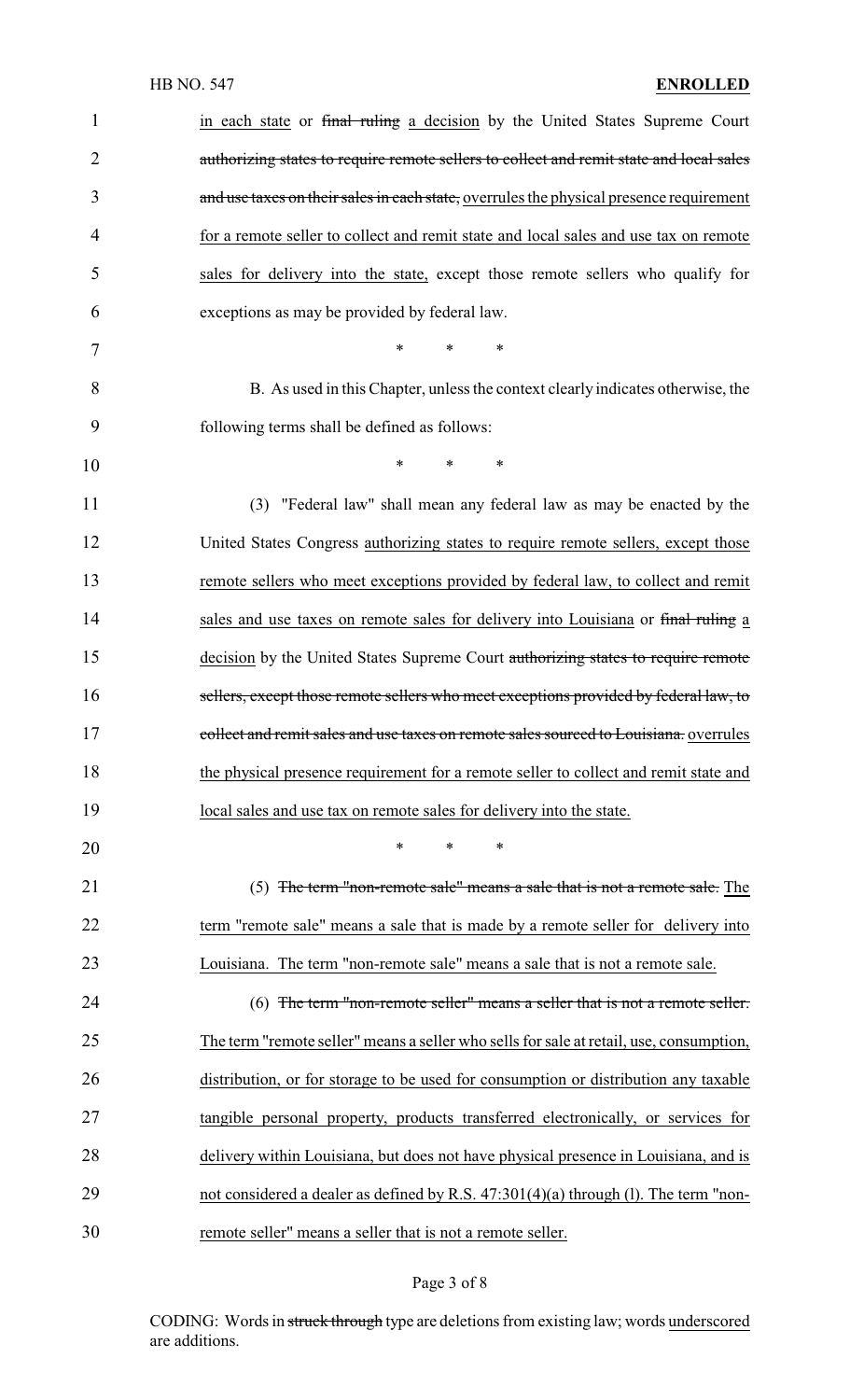#### HB NO. 547 **ENROLLED**

| $\mathbf{1}$ | (7) The term "person" shall have the meaning as defined by federal law for             |
|--------------|----------------------------------------------------------------------------------------|
| 2            | purposes of remote sales but shall retain the meaning as provided in R.S. 47:301(8)    |
| 3            | for all other purposes in state and local sales and use tax law. The term "person"     |
| 4            | shall have the meaning provided for in R.S. $47:301(8)$ for all purposes in state and  |
| 5            | local sales and use tax law.                                                           |
| 6            | (8) "Sales and use taxes" and "taxes" shall mean the sales and use taxes               |
| 7            | levied by the state of Louisiana under the provisions of Title 47 of the Louisiana     |
| 8            | Revised Statutes of 1950 and the sales and use taxes levied by local taxing            |
| 9            | authorities in Louisiana under the provisions of the Constitution of Louisiana,        |
| 10           | statutory laws authorizing the imposition of such taxes, and local sales and use tax   |
| 11           | ordinances. "Sales and use taxes" and "taxes" shall mean the sales and use taxes       |
| 12           | levied by the state of Louisiana under the provisions of Title 47 of the Louisiana     |
| 13           | Revised Statutes of 1950, and the sales and use taxes levied by local taxing           |
| 14           | authorities in Louisiana under the provisions of the Constitution of Louisiana,        |
| 15           | statutory laws authorizing the imposition of such taxes, and local sales and use tax   |
| 16           | ordinances.                                                                            |
| 17           | §340. Louisiana Sales and Use Tax Commission for Remote Sellers; members;              |
| 18           | powers                                                                                 |
| 19           | $\ast$<br>∗<br>∗                                                                       |
| 20           | Ε.                                                                                     |
| 21           | $\ast$<br>$\ast$<br>∗                                                                  |
| 22           | The commission shall monthly remit monies, less any refunds and<br>(2)                 |
| 23           | amounts retained for expenses as defined in Paragraph (3) of this Subsection, to the   |
| 24           | appropriate taxing jurisdiction state or local collector by electronic funds to the    |
| 25           | designated bank account of that jurisdiction state or local collector on or before the |
| 26           | tenth business day of the month following the month of collection. Records of gross    |
| 27           | collections, refunds, and amounts retained for expenses shall be made accessible to    |
| 28           | the respective jurisdiction state or local collector on a monthly basis.               |
| 29           | (3) The commission and its operations shall be funded by an amount equal               |
| 30           | to actual expenses incurred which amount shall not exceed one percent of the total     |

Page 4 of 8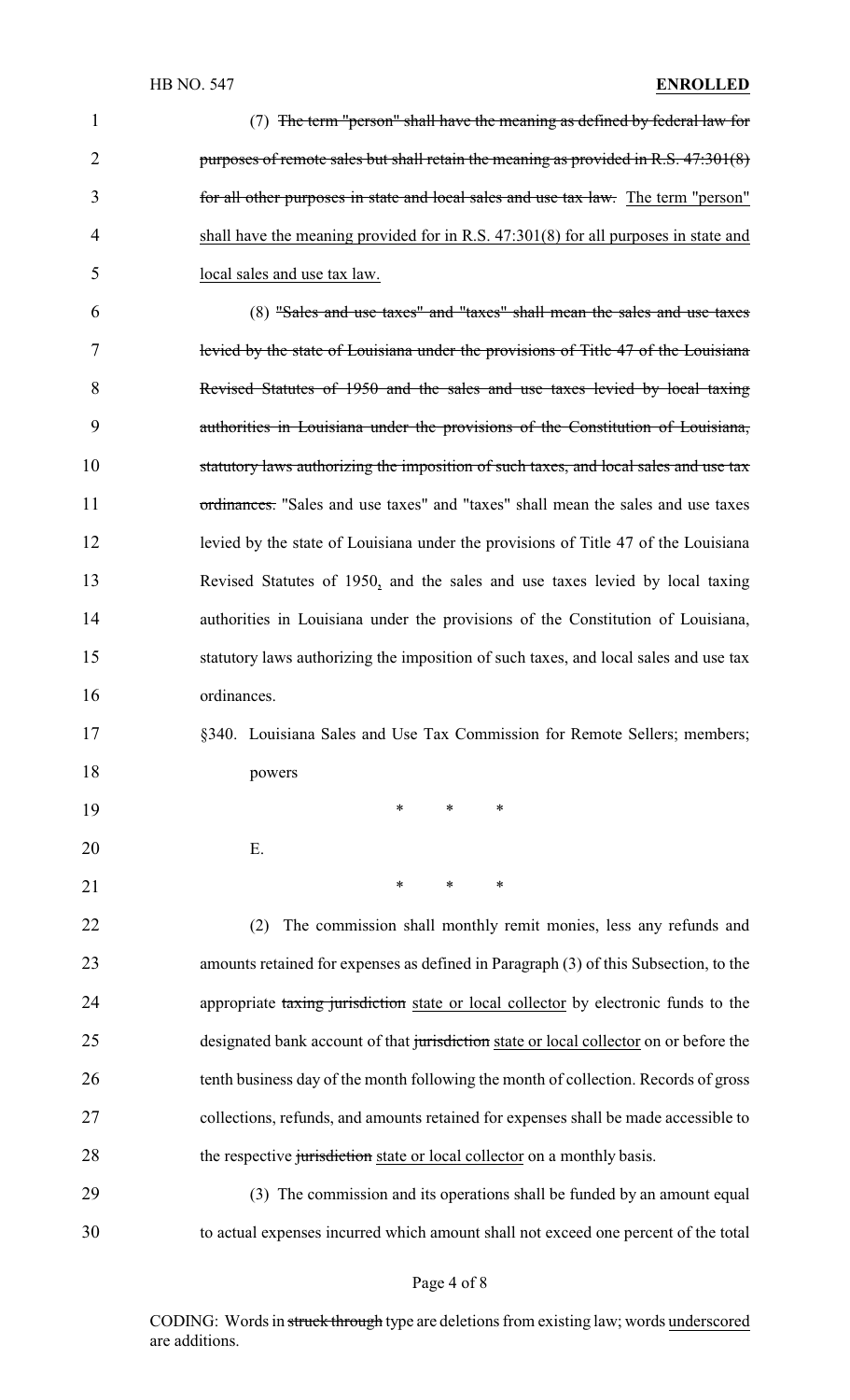| $\mathbf{1}$   | amount of state and local sales and use tax collected on remote sales by the              |
|----------------|-------------------------------------------------------------------------------------------|
| $\overline{2}$ | commission. Subject to the limitations provided in this Paragraph, this amount shall      |
| 3              | be retained by the commission on a monthly basis from current collections of state        |
| 4              | and local sales tax on remote sales as collected by the commission prior to monthly       |
| 5              | distribution to the state and local collectors. The commission shall have no authority    |
| 6              | to retain these monies unless and until a federal law authorizing states to require       |
| 7              | remote sellers and their agents to collect state and local sales and use taxes on their   |
| 8              | sales in each state has been enacted and becomes effective. or a decision by the          |
| 9              | United States Supreme Court overrules the physical presence requirement for a             |
| 10             | remote seller to collect and remit state and local sales and use tax on remote sales for  |
| 11             | delivery into the state. Upon distribution of the local sales and use tax collected       |
| 12             | from remote sellers by the commission, the local collectors may retain the usual and      |
| 13             | customary percentage of collections in accordance with local ordinances or                |
| 14             | agreements.                                                                               |
| 15             | (4) Upon the request of a state or local collector, the commission shall                  |
| 16             | provide taxpayer information and associated taxpayer history maintained by the            |
| 17             | commission to the state or local collector in accordance with R.S. 47:1508.               |
| 18             | $F(1)$ The commission shall develop rules and procedures in accordance with               |
| 19             | the Administrative Procedure Act with respect to implementation of the provisions         |
| 20             | of this Chapter. Unless contrary to a rule adopted in accordance with this Subsection,    |
| 21             | the provisions of Chapter 18 of this Subtitle may be utilized by the commission, or       |
| 22             | its duly authorized agents and employees, in the exercise of any power authorized         |
| 23             | by this Section in the same manner that the provisions of Chapter 18 of this Subtitle     |
| 24             | may be utilized by the secretary.                                                         |
| 25             | The commission, or its duly authorized agents and employees, may take                     |
| 26             | any action related to the collection of tax within its jurisdiction that the secretary in |
| 27             | Chapter 18 of this Subtitle is authorized to take and any person aggrieved by any         |
| 28             | such action shall have the same rights, including appeal or review as provided for in     |
| 29             | Chapter 18 of this Subtitle.                                                              |

# Page 5 of 8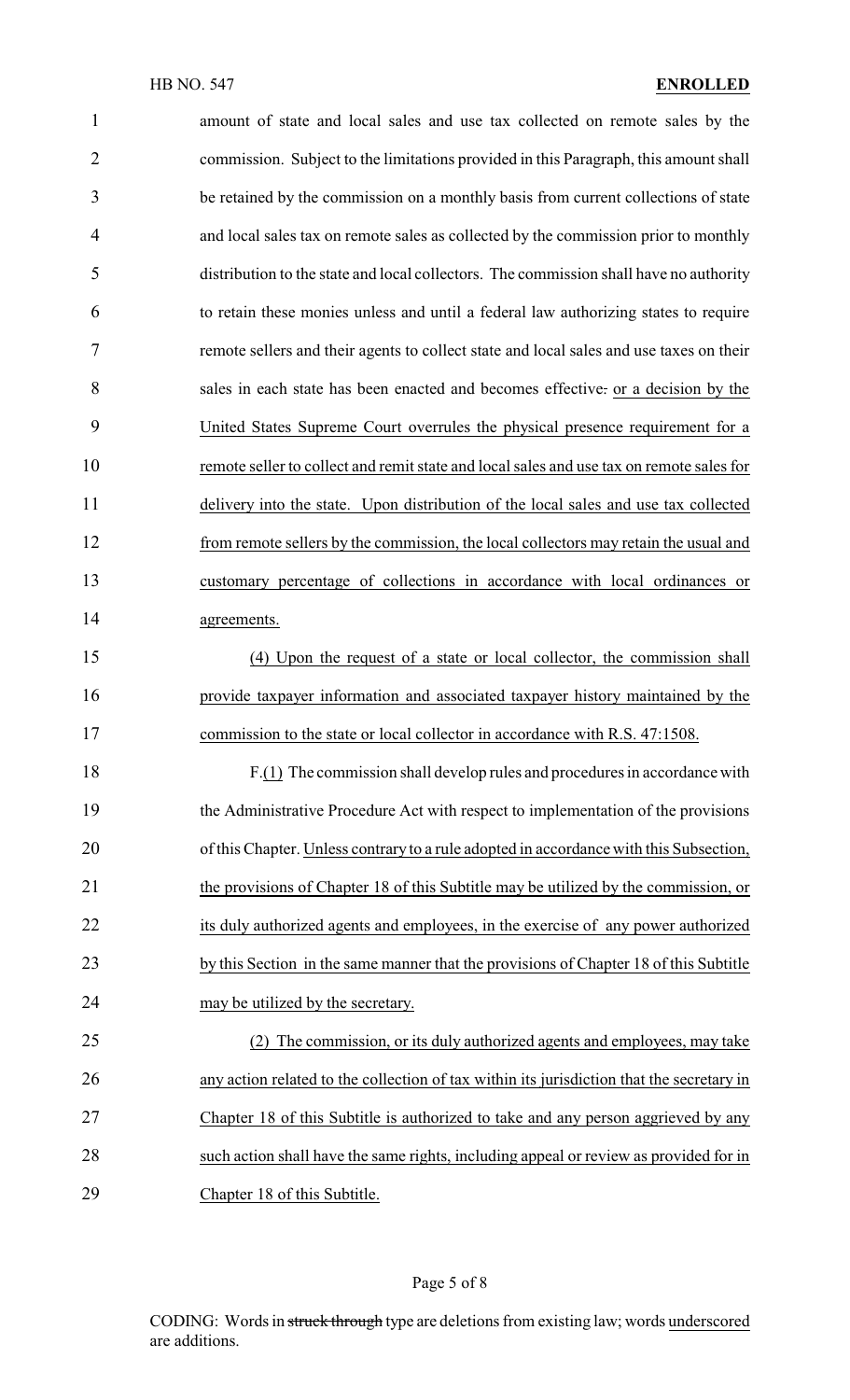|                | <b>HB NO. 547</b><br><b>ENROLLED</b>                                                     |
|----------------|------------------------------------------------------------------------------------------|
| 1              | Any consideration of a request for refund and any appeal of the<br>(3)                   |
| $\overline{2}$ | commission's denial of a refund made to the Board of Tax Appeals shall occur in the      |
| 3              | same manner and be subject to the same deadlines as provided for in Chapter 18 of        |
| 4              | this Subtitle.                                                                           |
| 5              | (4) The commission shall be considered a state collector for the purposes of             |
| 6              | R.S. 47:1418(7)(d) and the related provisions of Chapter 17 of this Subtitle.            |
| 7              | G. The commission shall have the power, duty, and authority:                             |
| 8              | (1) To serve as the single entity within the state of Louisiana responsible for          |
| 9              | all state and local sales and use tax administration, return processing, and audits for  |
| 10             | remote sales sourced to delivered into Louisiana.                                        |
| 11             | $\ast$<br>*<br>∗                                                                         |
| 12             | (6) To require remote sellers to register with the commission.                           |
| 13             | (a) No later than thirty calendar days after surpassing either of the criteria           |
| 14             | of R.S. $47:301(4)(m)(i)$ , a remote seller shall submit an application for approval to  |
| 15             | collect state and local sales and use tax on remote sales for delivery into Louisiana    |
| 16             | to the commission on a form prescribed by the commission. A remote seller shall          |
| 17             | commence collection of state and local sales and use tax, once notified the              |
| 18             | commission has approved the application, no later than sixty days after surpassing       |
| 19             | either of the criteria of R.S. $47:301(4)(m)(i)$ .                                       |
| 20             | (b) The commission shall publish the date remote sellers are required to be              |
| 21             | registered by policy statement as authorized by LAC 61:III.101 no later than thirty      |
| 22             | days prior to the effective date of the enforcement. In no event shall the date of       |
| 23             | enforcement be later than July 1, 2020.                                                  |
| 24             | $\ast$<br>$\ast$<br>$\ast$                                                               |
| 25             | (11) To enter into voluntary disclosure agreements with remote sellers as to             |
| 26             | state and local sales and use taxes.                                                     |
| 27             | H. Nothing in this Chapter shall be construed to:                                        |
| 28             | (1) Authorize or require any expenditure unless and until a federal law                  |
| 29             | authorizing states to require remote sellers and their agents to collect state and local |
| 30             | sales and use taxes on their sales in each state has been enacted and becomes            |

# Page 6 of 8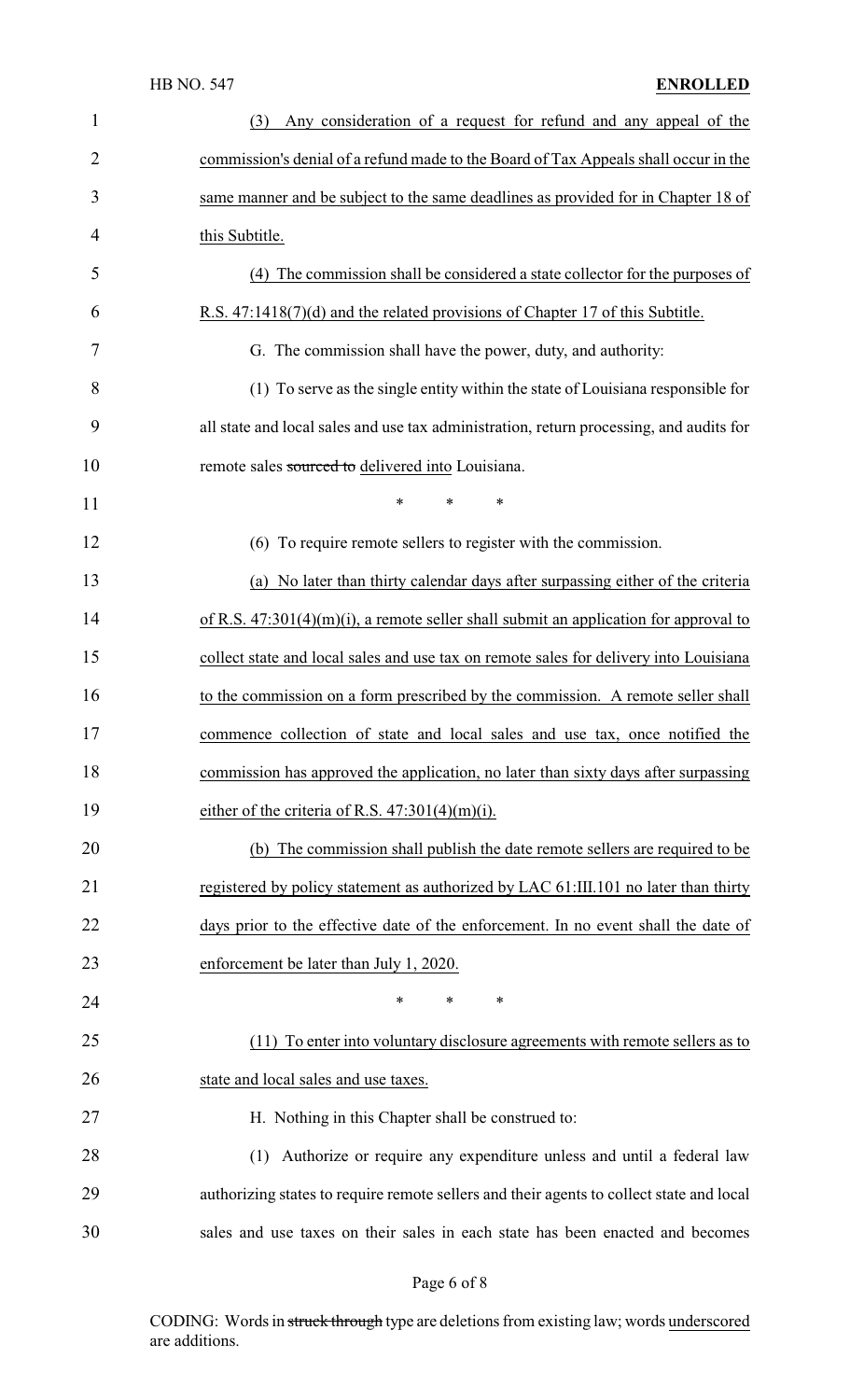|              | <b>HB NO. 547</b><br><b>ENROLLED</b>                                                    |
|--------------|-----------------------------------------------------------------------------------------|
| $\mathbf{1}$ | effective: or a decision by the United Sates Supreme Court overrules the physical       |
| 2            | presence requirement for a remote seller to collect and remit state and local sales and |
| 3            | use tax on remote sales for delivery into the state.                                    |
| 4            | *<br>*<br>∗                                                                             |
| 5            | (15) The sums of money collected by the remote seller for payment of sales              |
| 6            | and use taxes imposed by the state and local taxing authorities shall, at all times, be |
| 7            | and remain the property of the respective taxing authorities and deemed held in trust   |
| 8            | for taxing authorities, including while in the possession of the commission.            |
| 9            | $\ast$<br>*<br>∗                                                                        |
| 10           | §1407. Jurisdiction of the board                                                        |
| 11           | The jurisdiction of the board shall extend to the following:                            |
| 12           | ∗<br>$\ast$<br>∗                                                                        |
| 13           | (6) All matters relating to appeals of administrative hearings, assessments,            |
| 14           | and refund denials by the Louisiana Sales and Use Tax Commission for Remote             |
| 15           | Sellers.                                                                                |
| 16           | Section 2. Section 2 of Act No. 5 of the 2018 Second Extraordinary Session of the       |
| 17           | Legislature is hereby amended and reenacted to read as follows:                         |
| 18           | $\ast$<br>∗<br>∗                                                                        |
| 19           | Section 2. The provisions of this Act shall apply to all taxable periods                |
| 20           | beginning on or after the date of the final ruling by the United States Supreme Court   |
| 21           | in South Dakota v. Wayfair Inc, Overstock.Com, Inc., and Newegg Inc., No. 17-494        |
| 22           | (U.S. filed October 2, 2017) finding South Dakota 2016 Senate Bill No. 106              |
| 23           | constitutional. July 1, 2019.                                                           |
| 24           | $\ast$<br>∗<br>∗                                                                        |
|              |                                                                                         |

Page 7 of 8